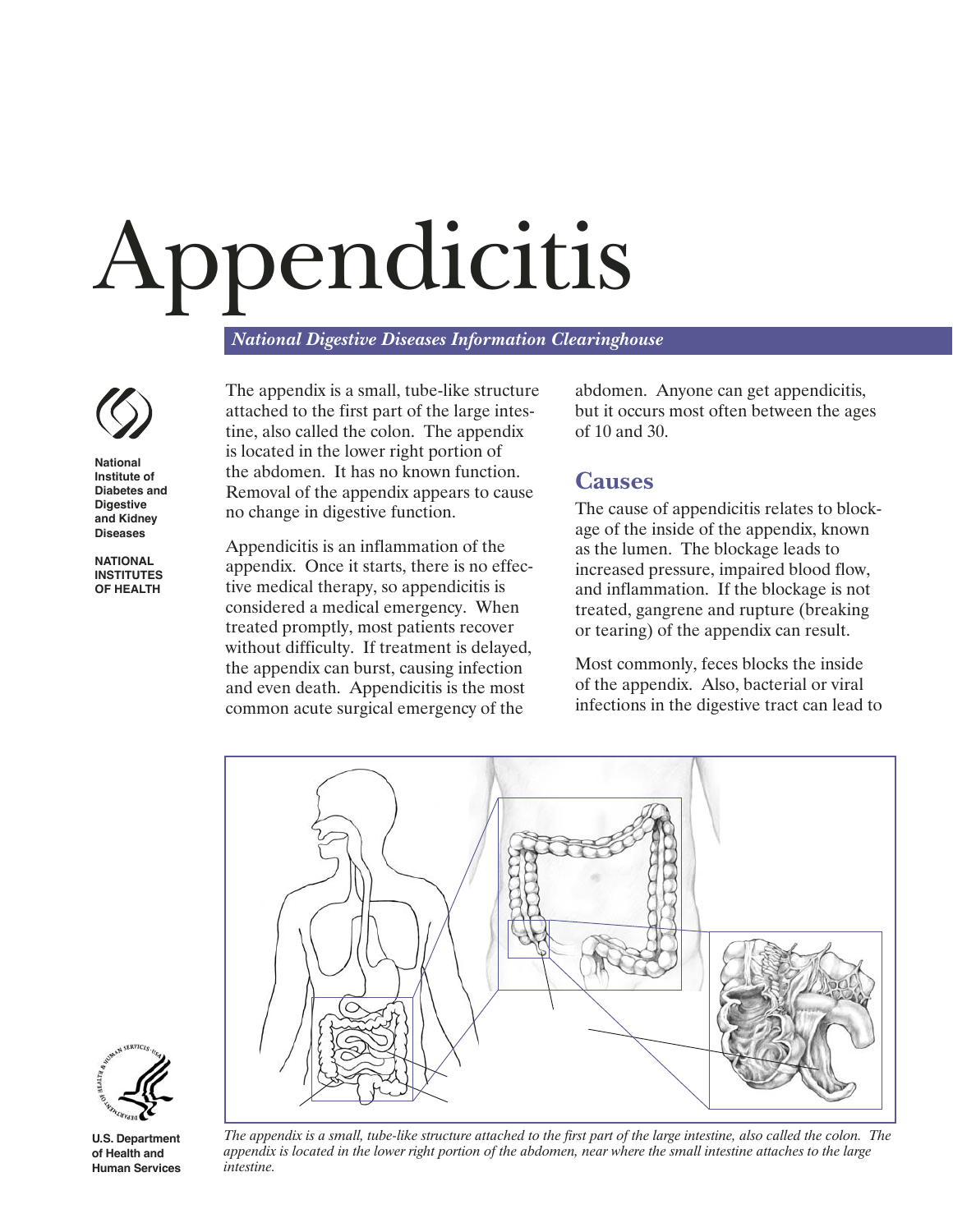swelling of lymph nodes, which squeeze the appendix and cause obstruction. This swelling of lymph nodes is known as lymphoid hyperplasia. Traumatic injury to the abdomen may lead to appendicitis in a small number of people. Genetics may be a factor in others. For example, appendicitis that runs in families may result from a genetic variant that predisposes a person to obstruction of the appendiceal lumen.

## **Symptoms**

Symptoms of appendicitis may include

- pain in the abdomen, first around the belly button, then moving to the lower right area
- loss of appetite
- nausea
- vomiting
- constipation or diarrhea
- inability to pass gas
- low fever that begins after other symptoms
- abdominal swelling

Not everyone with appendicitis has all the symptoms. The pain intensifies and worsens when moving, taking deep breaths, coughing, or sneezing. The area becomes very tender. People may have a sensation called "downward urge," also known as "tenesmus," which is the feeling that a bowel movement will relieve their discomfort. Laxatives and pain medications should not be taken in this situation. Anyone with these symptoms needs to see a qualified physician immediately.

#### **People With Special Concerns**

Patients with special conditions may not have the set of symptoms above and may simply experience a general feeling of being unwell. Patients with these conditions include

- people who use immunosuppressive therapy such as steroids
- people who have received a transplanted organ
- people infected with the HIV virus
- people with diabetes
- people who have cancer or who are receiving chemotherapy
- obese people

Pregnant women, infants and young children, and the elderly have particular issues.

Abdominal pain, nausea, and vomiting are more common during pregnancy and may or may not be the signs of appendicitis. Many women who develop appendicitis during pregnancy do not experience the classic symptoms. Pregnant women who experience pain on the right side of the abdomen need to contact a doctor. Women in their third trimester are most at risk.

Infants and young children cannot communicate their pain history to parents or doctors. Without a clear history, doctors must rely on a physical exam and less specific symptoms, such as vomiting and fatigue. Toddlers with appendicitis sometimes have trouble eating and may seem unusually sleepy. Children may have constipation, but may also have small stools that contain mucus. Symptoms vary widely among children. If you think your child has appendicitis, contact a doctor immediately.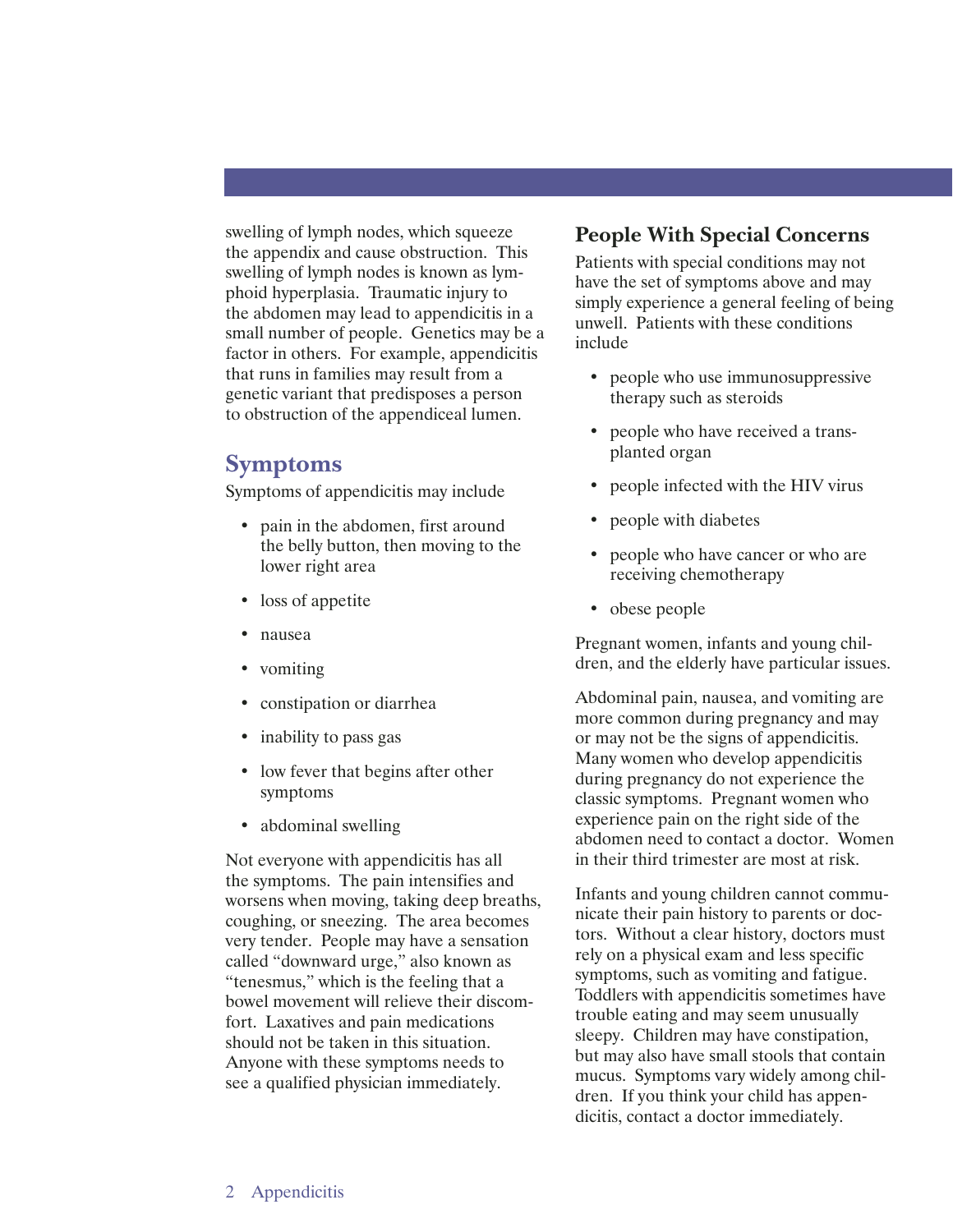Older patients tend to have more medical problems than young patients. The elderly often experience less fever and less severe abdominal pain than other patients do. Many older adults do not know that they have a serious problem until the appendix is close to rupturing. A slight fever and abdominal pain on one's right side are reasons to call a doctor right away.

All patients with special concerns and their families need to be particularly alert to a change in normal functioning and patients should see their doctors sooner, rather than later, when a change occurs.

# **Diagnosis**

#### **Medical History and Physical Examination**

Asking questions to learn the history of symptoms and a careful physical examination are key in the diagnosis of appendicitis. The doctor will ask many questions—much like a reporter—trying to understand the nature, timing, location, pattern, and severity of pain and symptoms. Any previous medical conditions and surgeries, family history, medications, and allergies are important information to the doctor. Use of alcohol, tobacco, and any other drugs should also be mentioned. This information is considered confidential and cannot be shared without the permission of the patient.

Before beginning a physical examination, a nurse or doctor will usually measure vital signs: temperature, pulse rate, breathing rate, and blood pressure. Usually the physical examination proceeds from head to toe. Many conditions such as pneumonia or heart disease can cause abdominal pain. Generalized symptoms such as fever, rash, or swelling of the lymph nodes may point to diseases that wouldn't require surgery.

Examination of the abdomen helps narrow the diagnosis. Location of the pain and tenderness is important. Pain is a symptom described by a patient; tenderness is the response to being touched. Two signs, called peritoneal signs, suggest that the lining of the abdomen is inflamed and surgery may be needed: rebound tenderness and guarding. Rebound tenderness is when the doctor presses on a part of the abdomen and the patient feels more tenderness when the pressure is released than when it is applied. Guarding refers to the tensing of muscles in response to touch. The doctor may also move the patient's legs to test for pain on flexion of the hip (psoas sign), pain on internal rotation of the hip (obturator sign), or pain on the right side when pressing on the left (Rovsing's sign). These are valuable indicators of inflammation but not all patients have them.

### **Laboratory Tests**

Blood tests are used to check for signs of infection, such as a high white blood cell count. Blood chemistries may also show dehydration or fluid and electrolyte disorders. Urinalysis is used to rule out a urinary tract infection. Doctors may also order a pregnancy test for women of childbearing age (those who have regular periods).

### **Imaging Tests**

X rays, ultrasound, and computed tomography (CT) scans can produce images of the abdomen. Plain x rays can show signs of obstruction, perforation (a hole), foreign bodies, and in rare cases, an appendicolith, which is hardened stool in the appendix. Ultrasound may show appendiceal inflammation and can diagnose gall bladder disease and pregnancy. By far the most common test used, however, is the CT scan. This test provides a series of cross-sectional images of the body and can identify many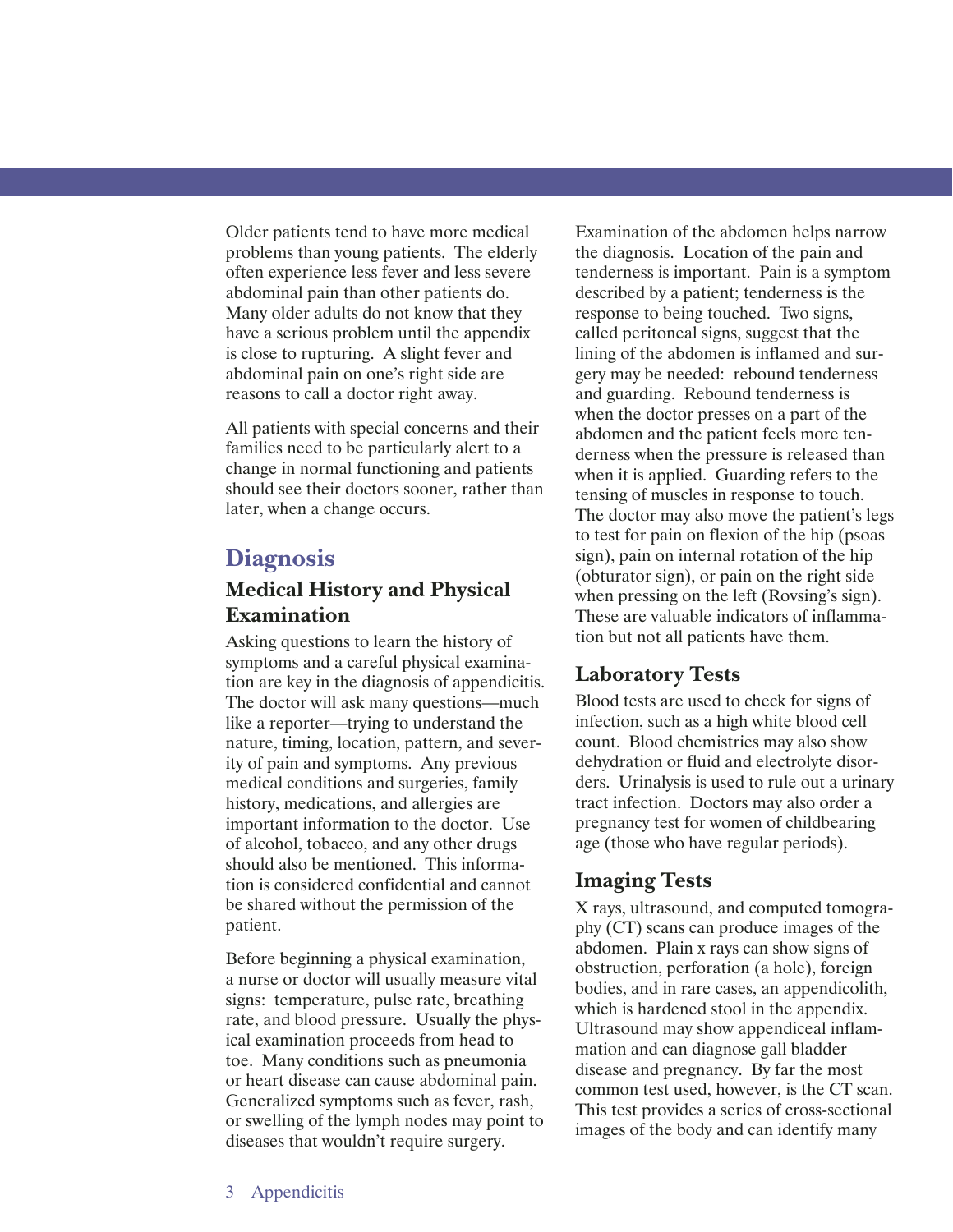abdominal conditions and facilitate diagnosis when the clinical impression is in doubt. All women of childbearing age should have a pregnancy test before undergoing any testing with x rays.

In selected cases, particularly in women when the cause of the symptoms may be either the appendix or an inflamed ovary or fallopian tube, laparoscopy may be necessary. This procedure avoids radiation, but requires general anesthesia. A laparoscope is a thin tube with a camera attached that is inserted into the body through a small cut, allowing doctors to see the internal organs. Surgery can then be performed laparoscopically if the condition present requires it.

## **Treatment**

#### **Surgery**

Acute appendicitis is treated by surgery to remove the appendix. The operation may be performed through a standard small incision in the right lower part of the abdomen, or it may be performed using a laparoscope, which requires three to four smaller incisions. If other conditions are suspected in addition to appendicitis, they may be identified using laparoscopy. In some patients, laparoscopy is preferable to open surgery because the incision is smaller, recovery time is quicker, and less pain medication is required. The appendix is almost always removed, even if it is found to be normal. With complete removal, any later episodes of pain will not be attributed to appendicitis.

Recovery from appendectomy takes a few weeks. Doctors usually prescribe pain medication and ask patients to limit physical activity. Recovery from laparoscopic appendectomy is generally faster, but limiting strenuous activity may still be necessary for 4 to 6 weeks after surgery. Most people treated for appendicitis recover excellently and rarely need to make any changes in their diet, exercise, or lifestyle.

## **Antibiotics and Other Treatments**

If the diagnosis is uncertain, people may be watched and sometimes treated with antibiotics. This approach is taken when the doctor suspects that the patient's symptoms may have a nonsurgical or medically treatable cause. If the cause of the pain is infectious, symptoms resolve with intravenous antibiotics and intravenous fluids. In general, however, appendicitis cannot be treated with antibiotics alone and will require surgery.

Occasionally the body is able to control an appendiceal perforation by forming an abscess. An abscess occurs when an infection is walled off in one part of the body. The doctor may choose to drain the abscess and leave the drain in the abscess cavity for several weeks. An appendectomy may be scheduled after the abscess is drained.

# **Complications**

The most serious complication of appendicitis is rupture. The appendix bursts or tears if appendicitis is not diagnosed quickly and goes untreated. Infants, young children, and older adults are at highest risk. A ruptured appendix can lead to peritonitis and abscess. Peritonitis is a dangerous infection that happens when bacteria and other contents of the torn appendix leak into the abdomen. In people with appendicitis, an abscess usually takes the form of a swollen mass filled with fluid and bacteria. In a few patients, complications of appendicitis can lead to organ failure and death.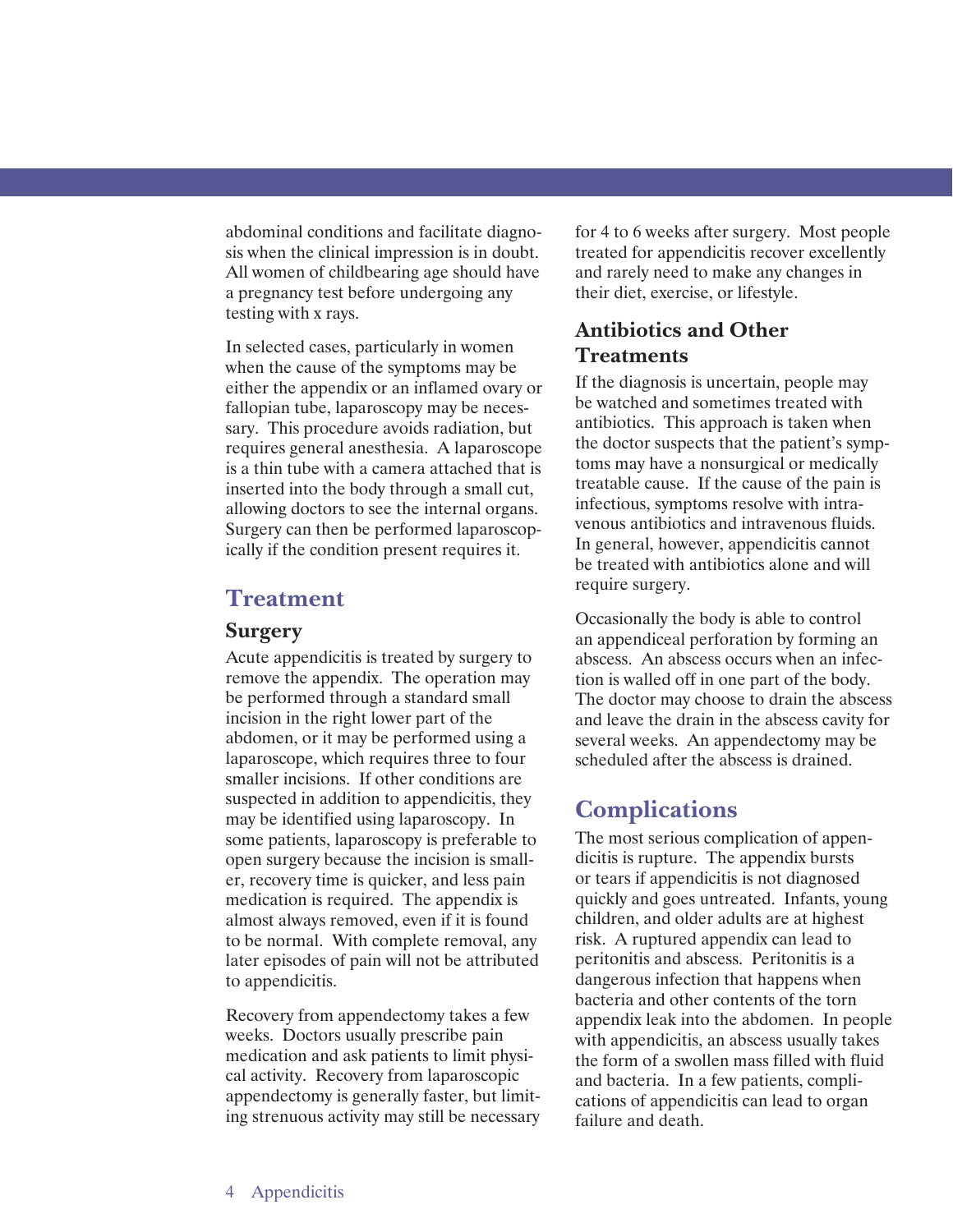# **Hope Through Research**

The National Institute of Diabetes and Digestive and Kidney Diseases (NIDDK) conducts and supports research into many kinds of digestive disorders, including some related to appendicitis.

# **Points to Remember**

- The appendix is a small, tube-like structure attached to the first part of the colon. Appendicitis is an inflammation of the appendix.
- Appendicitis is considered a medical emergency.
- Symptoms of appendicitis include pain in the abdomen, loss of appetite, nausea, vomiting, constipation or diarrhea, inability to pass gas, low-grade fever, and abdominal swelling. Not everyone with appendicitis has all the symptoms.
- Physical examination, laboratory tests, and imaging tests are used to diagnose appendicitis.
- Acute appendicitis is treated by surgery to remove the appendix.
- The most serious complication of appendicitis is rupture, which can lead to peritonitis and abscess.

# **For More Information**

#### **American Academy of Family Physicians**  P.O. Box 11210 Shawnee Mission, KS 66207–1210

Phone: 1–800–274–2237 Email: fp@aafp.org Internet: www.aafp.org

#### **American College of Surgeons**

633 North Saint Clair Street Chicago, IL 60611–3211 Phone: (312) 202–5000 Fax: (312) 202–5001 Email: postmaster@facs.org Internet: www.facs.org

#### **American Society of Colon and Rectal Surgeons (ASCRS)**

85 West Algonquin Road Suite 550 Arlington Heights, IL 60005 Phone: (847) 290–9184 Fax: (847) 290–9203 Email: ascrs@fascrs.org Internet: www.fascrs.org

#### **National Library of Medicine— MEDLINE***plus*

Internet: www.nlm.nih.gov/medlineplus